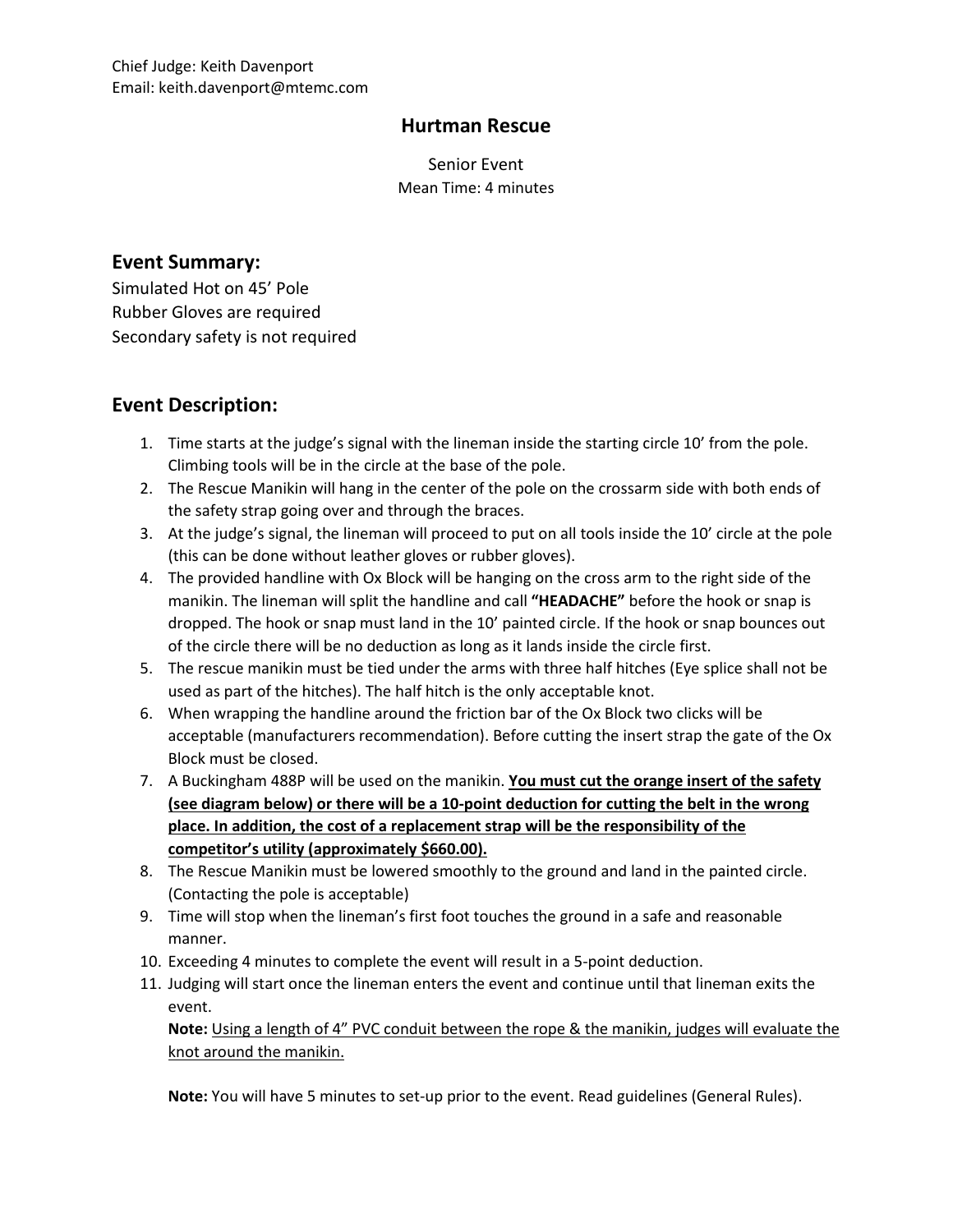Chief Judge: Keith Davenport Email: keith.davenport@mtemc.com

## **Equipment Numbers:**

SuperSqueeze Rescue Trainer 488P

OX Block 50061A-4

Rescue Buck 694

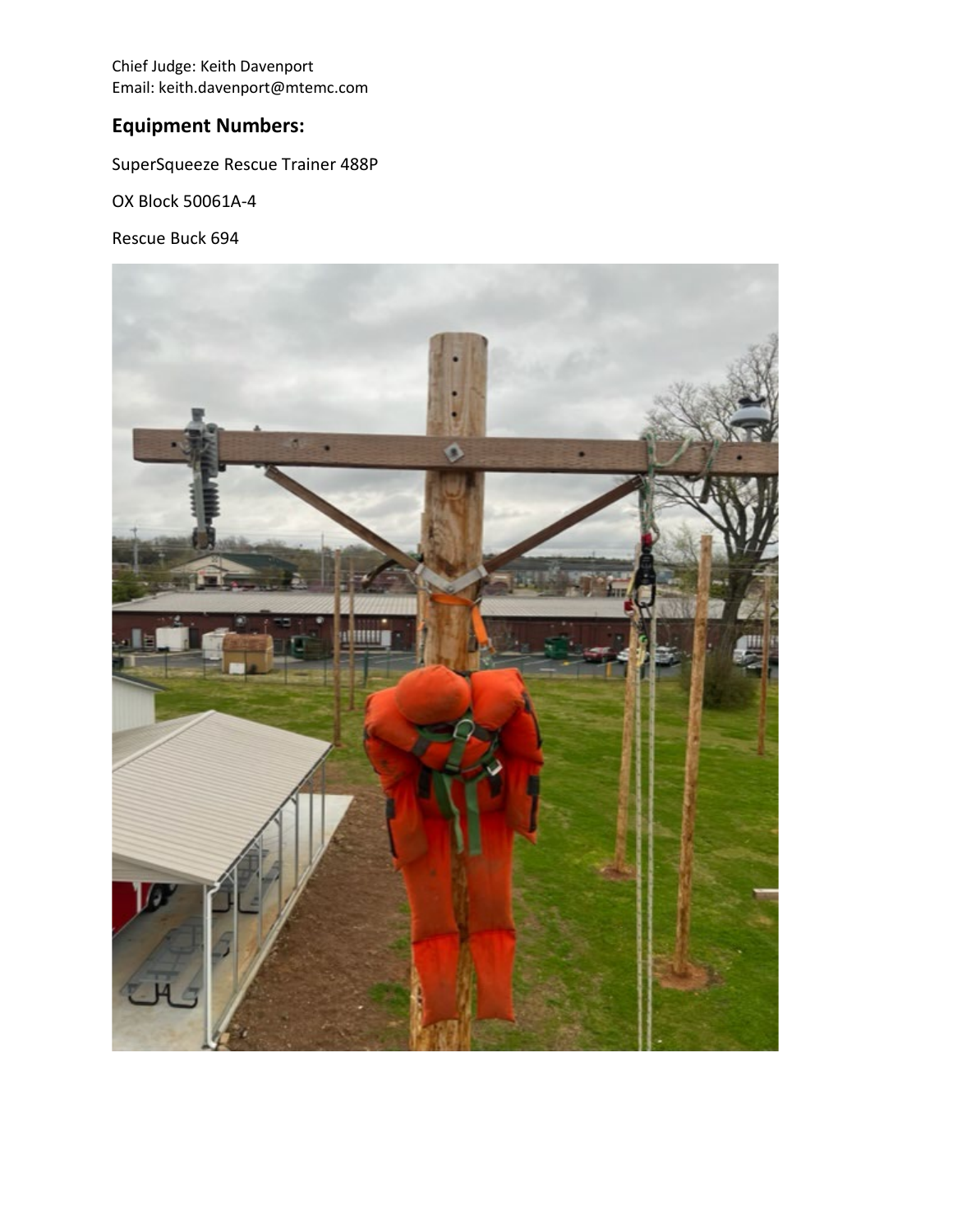